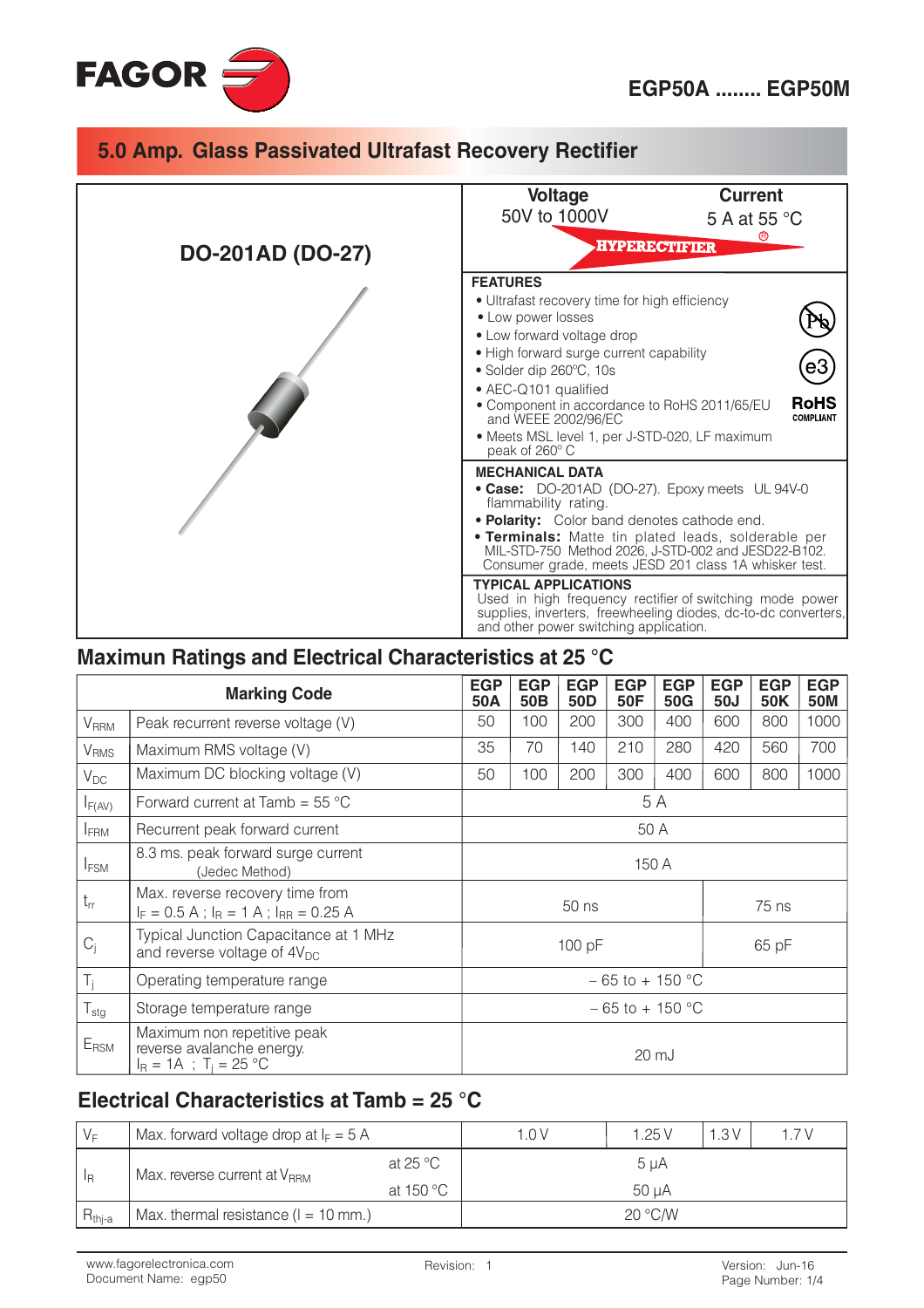

# **Ordering information**

| <b>PREFERRED P/N</b> | <b>PACKAGE CODE</b> | <b>DELIVERY MODE</b>       | <b>BASE QUANTITY</b> | UNIT WEIGHT (g) |
|----------------------|---------------------|----------------------------|----------------------|-----------------|
| EGP50G AMP           | AMP                 | AMMO BOX                   | 1.500                | 1.100           |
| EGP50G TR            | ΤR                  | 13" diameter tape and reel | 1.500                | 1.100           |



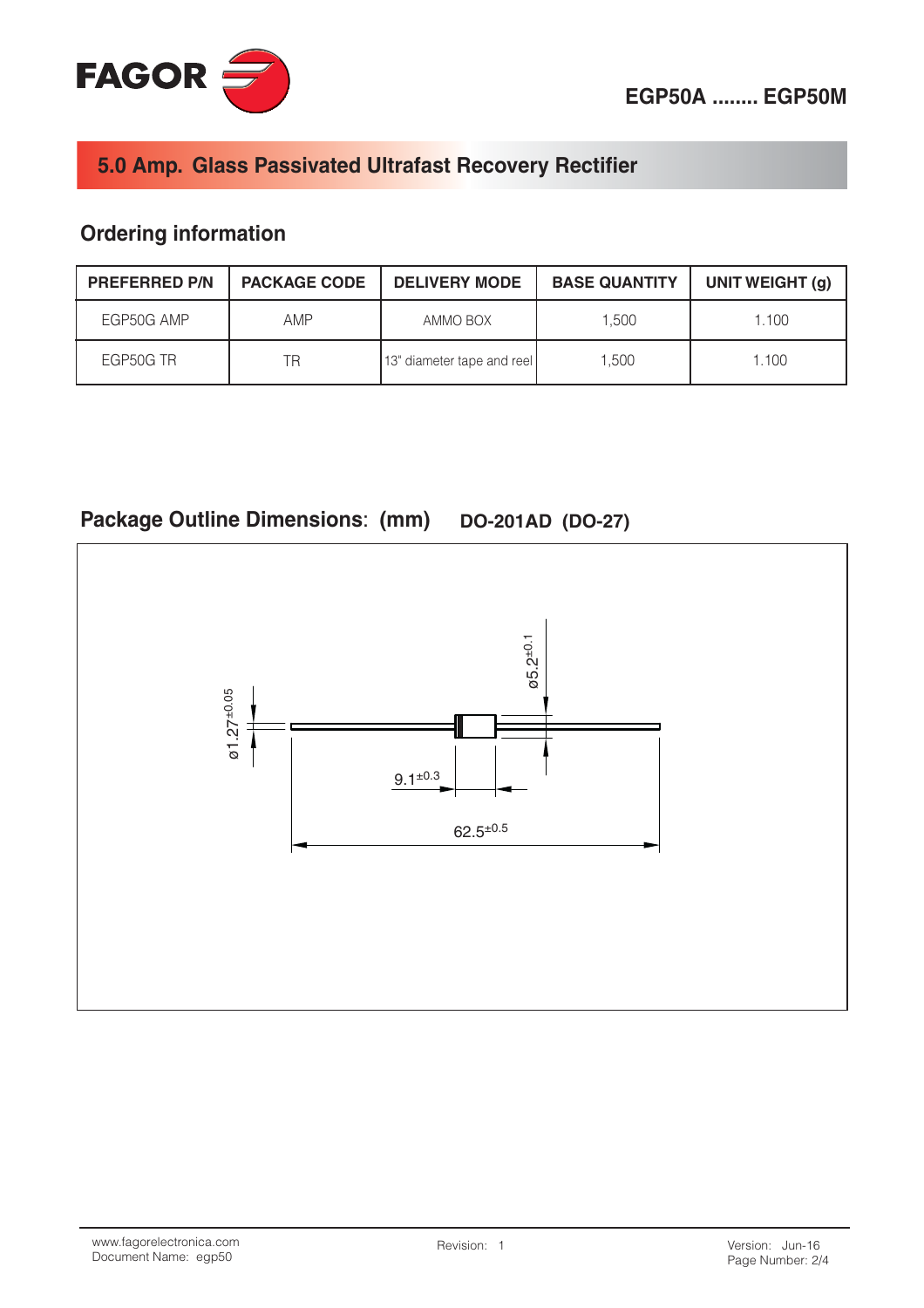

### Ratings and Characteristics (Ta 25 °C unless otherwise noted)

### **FORWARD CURRENT DERATING CURVE**

5 10mm  $-10$ mm.  $\overline{4}$ 3  $\overline{2}$  $\mathbf{1}$  $\overline{0}$  $\overline{0}$ 25 50 75 100 125 150 175

Tamb, ambient temperature (°C)



**TYPICAL FORWARD CHARACTERISTIC** 

 $V_F$ , instantaneous forward voltage (V)



Number of cycles at 60 Hz.

**TYPICAL JUNCTION CAPACITANCE** 



# F(AV), average forward rectified current (A)

FSM, peak forward surge current (A)